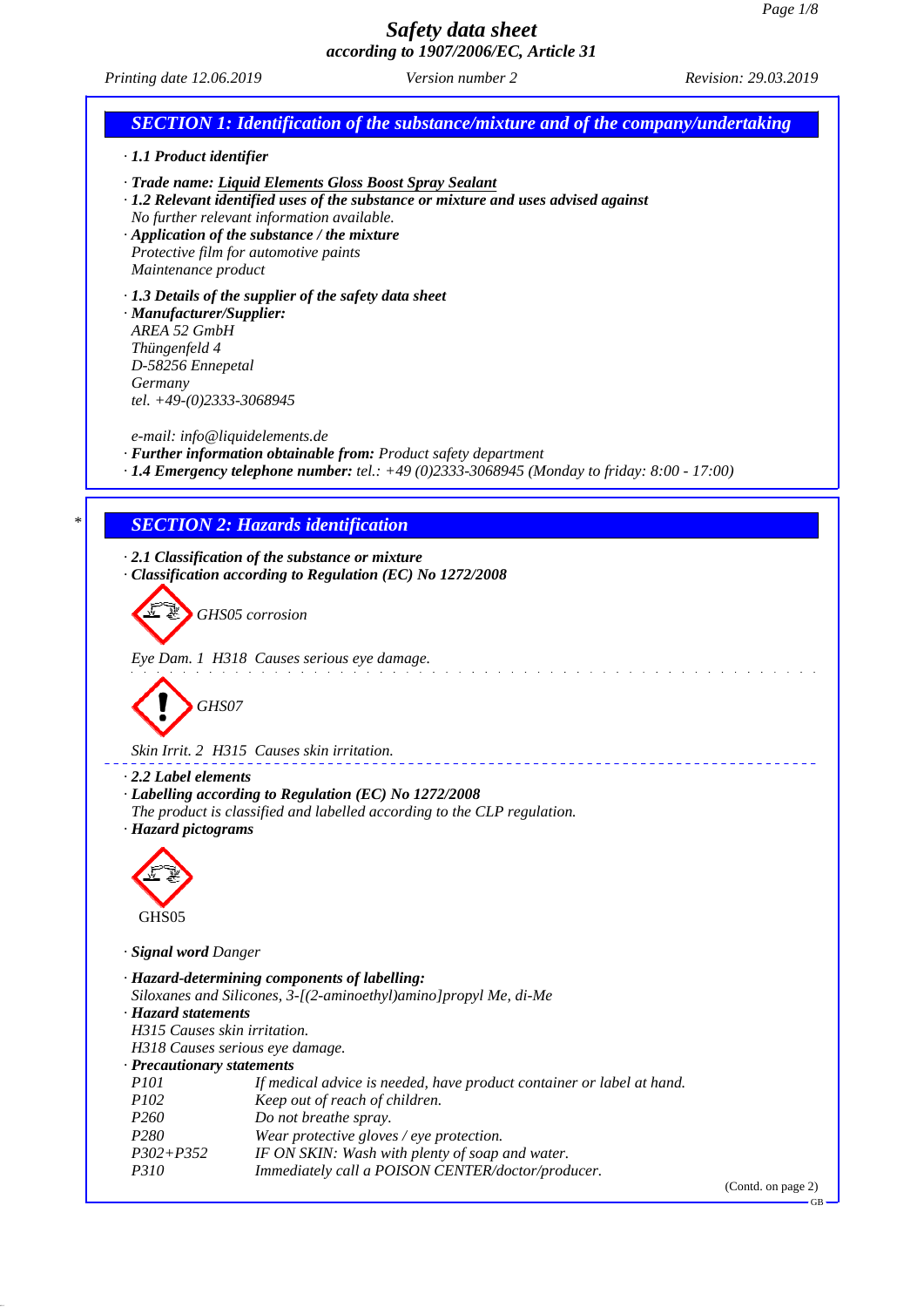*Printing date 12.06.2019 Revision: 29.03.2019 Version number 2*

#### *Trade name: Liquid Elements Gloss Boost Spray Sealant*

(Contd. of page 1)

*P305+P351+P338 IF IN EYES: Rinse cautiously with water for several minutes. Remove contact lenses, if present and easy to do. Continue rinsing.*

*· Additional information: Void*

*· 2.3 Other hazards*

*· Results of PBT and vPvB assessment*

*· PBT:*

*The product does not contain any PBT (PBT: persistent, bioaccumulative, toxic) substance or does not fulfil criteria for PBT according to annex XIII of regulation (EC) 1907/2006 (< 0,1 %).*

*· vPvB:*

*The product does not contain any vPvB (vPvB: very persistent, very bioaccumulative) substance or does not fulfil criteria for vPvB according to annex XIII of regulation (EC) 1907/2006 (< 0,1 %).*

### *\* SECTION 3: Composition/information on ingredients*

#### *· 3.2 Mixtures*

*· Description: Mixture of substances listed below with nonhazardous additions.*

| $\cdot$ Dangerous components: |                                                                                                  |             |
|-------------------------------|--------------------------------------------------------------------------------------------------|-------------|
| CAS: 71750-79-3               | Siloxanes and Silicones, 3-[(2-aminoethyl)amino]propyl Me, di-Me                                 | $1 - 5\%$   |
| EC number: 615-336-9          | Skin Corr. 1B, H314; Eye Dam. 1, H318                                                            |             |
| $CAS: 111-76-2$               | 2-butoxyethanol                                                                                  | $1 - 5\%$   |
| EINECS: 203-905-0             | De Acute Tox. 4, H302; Acute Tox. 4, H312; Acute Tox. 4, H332;                                   |             |
| Reg.nr.: 01-2119475108-36     | Skin Irrit. 2, H315; Eye Irrit. 2, H319                                                          |             |
| $CAS: 67-63-0$                | $propan-2-ol$                                                                                    | $1 - 2.5\%$ |
| EINECS: 200-661-7             | $\bigotimes$ Flam. Liq. 2, H225                                                                  |             |
|                               | Reg.nr.: 01-2119457558-25 & Eye Irrit. 2, H319; STOT SE 3, H336                                  |             |
|                               | $\cdot$ Additional information: For the wording of the listed hazard phrases refer to section 16 |             |

*· Additional information: For the wording of the listed hazard phrases refer to section 16.*

## *SECTION 4: First aid measures*

*· 4.1 Description of first aid measures*

- *· General information: If symptoms persist consult doctor.*
- *· After inhalation: Fresh air. If pain persists, get medical attention.*
- *· After skin contact: Immediately wash with water and soap and rinse thoroughly.*
- *· After eye contact:*

*Immediately flush eyes with plenty of water with lids lifted. If symptons persist, seek medical advice. Protect unharmed eye.*

*· After swallowing:*

*Rinse out mouth and drink plenty of water.*

*Do not induce vomiting; call for medical help immediately.*

- *· 4.2 Most important symptoms and effects, both acute and delayed No further relevant information available. · 4.3 Indication of any immediate medical attention and special treatment needed*
- *No further relevant information available.*

# *SECTION 5: Firefighting measures*

*· 5.1 Extinguishing media*

- *· Suitable extinguishing agents:*
- *CO2, powder or water spray. Fight larger fires with water spray or alcohol resistant foam. Use fire extinguishing methods suitable to surrounding conditions.*
- *· For safety reasons unsuitable extinguishing agents: Full water jet*
- *· 5.2 Special hazards arising from the substance or mixture No further relevant information available.*
- *· 5.3 Advice for firefighters*
- *· Protective equipment:*

*Mouth respiratory protective device.*

*Do not inhale explosion gases or combustion gases.*

(Contd. on page 3)

GB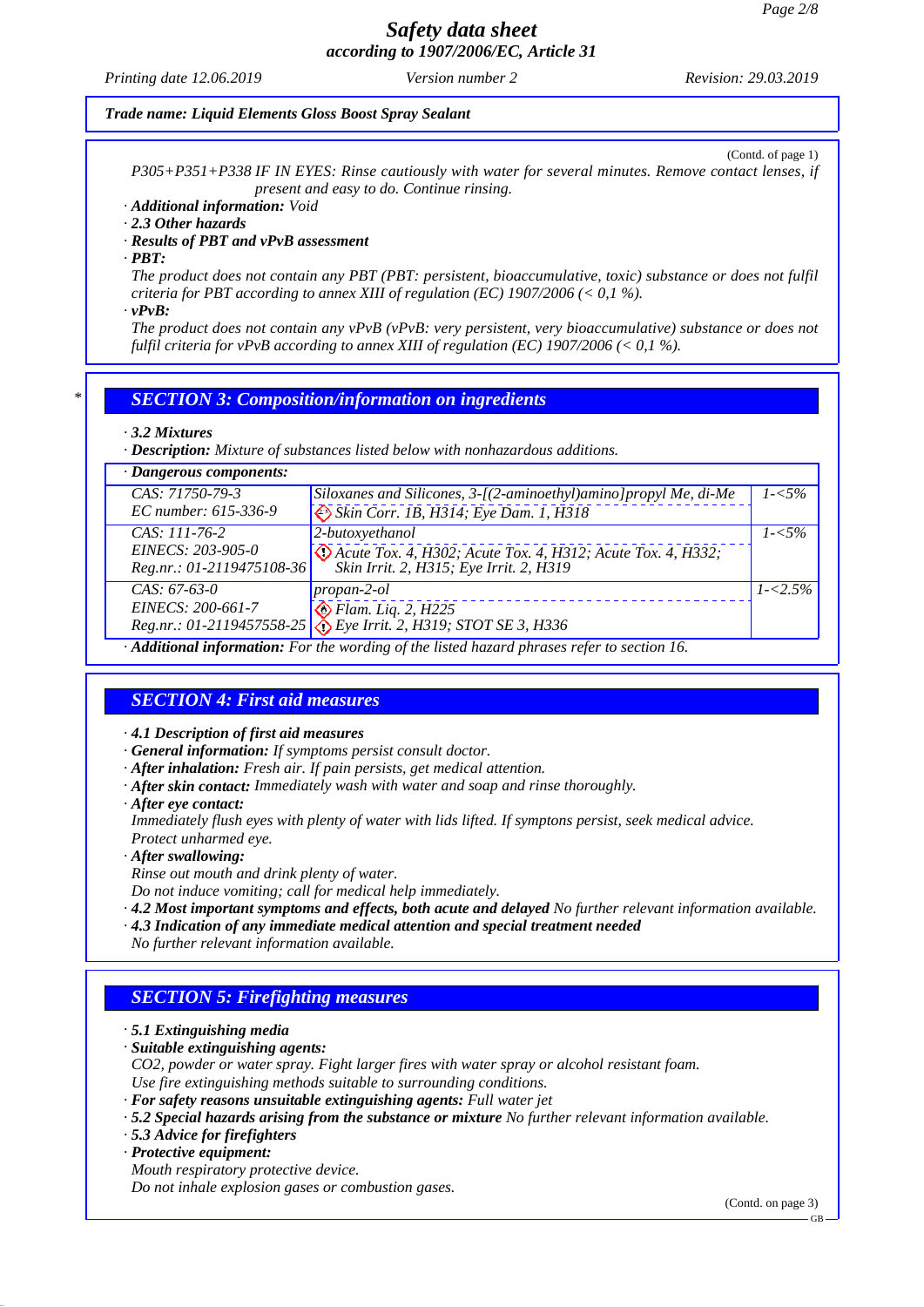*Printing date 12.06.2019 Revision: 29.03.2019 Version number 2*

(Contd. of page 2)

#### *Trade name: Liquid Elements Gloss Boost Spray Sealant*

*· Additional information*

*Dispose of fire debris and contaminated fire fighting water in accordance with official regulations.*

#### *SECTION 6: Accidental release measures*

- *· 6.1 Personal precautions, protective equipment and emergency procedures Wear protective clothing. Particular danger of slipping on leaked/spilled product.*
- *· 6.2 Environmental precautions: Do not allow to enter sewers/ surface or ground water. Inform respective authorities in case of seepage into water course or sewage system.*
- *· 6.3 Methods and material for containment and cleaning up: Absorb with liquid-binding material (sand, diatomite, acid binders, universal binders, sawdust). Dispose contaminated material as waste according to item 13.*
- *· 6.4 Reference to other sections See Section 7 for information on safe handling. See Section 8 for information on personal protection equipment.*
- *See Section 13 for disposal information.*

## *\* SECTION 7: Handling and storage*

*· 7.1 Precautions for safe handling*

*Observe the usual precautionary measures for handling chemicals. Avoid contact with eyes and skin. Do not breathe aerosol.*

*Use only in well ventilated areas.*

*· Information about fire - and explosion protection: No special measures required.*

*· 7.2 Conditions for safe storage, including any incompatibilities*

*· Storage:*

*· Requirements to be met by storerooms and receptacles: No special requirements.*

*· Information about storage in one common storage facility: Not required.*

*· Further information about storage conditions:*

*Store in dry conditions at 10 - 25 °C. Protect from frost.*

*· Storage class: 10 - 13 (Germany)*

*· 7.3 Specific end use(s) No further relevant information available.*

### *\* SECTION 8: Exposure controls/personal protection*

*· Additional information about design of technical facilities: No further data; see item 7.*

*· 8.1 Control parameters*

*· Ingredients with limit values that require monitoring at the workplace:*

#### *111-76-2 2-butoxyethanol*

*WEL Short-term value: 246 mg/m³, 50 ppm Long-term value: 123 mg/m³, 25 ppm Sk, BMGV*

*67-63-0 propan-2-ol*

*WEL Short-term value: 1250 mg/m³, 500 ppm*

*Long-term value: 999 mg/m³, 400 ppm*

(Contd. on page 4)

GB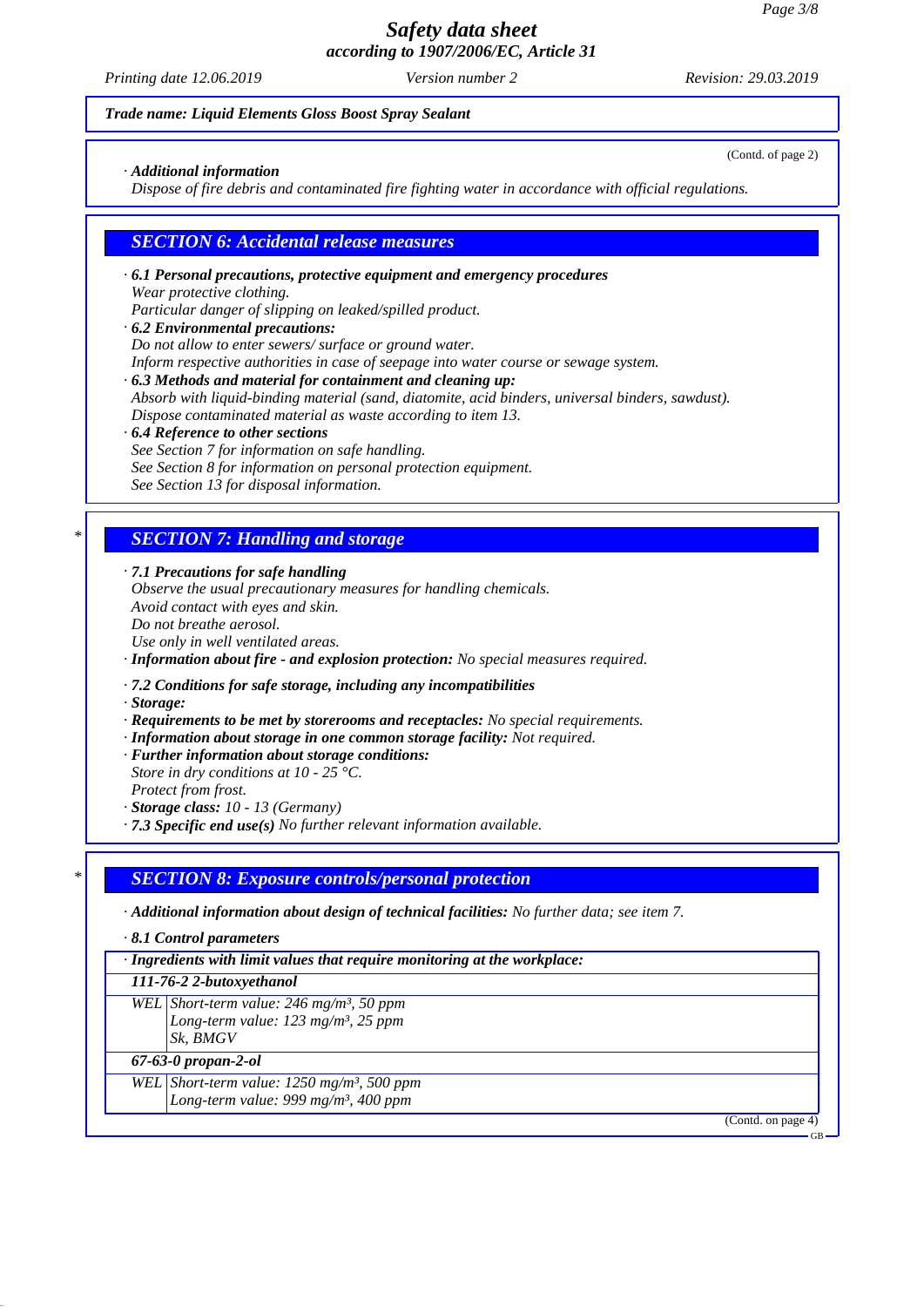*Printing date 12.06.2019 Revision: 29.03.2019 Version number 2*

### *Trade name: Liquid Elements Gloss Boost Spray Sealant*

| · Ingredients with biological limit values:                      | (Contd. of page 3)                                                                                              |
|------------------------------------------------------------------|-----------------------------------------------------------------------------------------------------------------|
|                                                                  |                                                                                                                 |
| 111-76-2 2-butoxyethanol                                         |                                                                                                                 |
| <b>BMGV</b> 240 mmol/mol creatinine                              |                                                                                                                 |
| Medium: urine                                                    |                                                                                                                 |
| Sampling time: post shift                                        |                                                                                                                 |
| Parameter: butoxyacetic acid                                     |                                                                                                                 |
|                                                                  | · Additional information: The lists valid during the making were used as basis.                                 |
| $\cdot$ 8.2 Exposure controls                                    |                                                                                                                 |
| · Personal protective equipment:                                 |                                                                                                                 |
| · General protective and hygienic measures:                      |                                                                                                                 |
| Observe the usual precautionary measures for handling chemicals. |                                                                                                                 |
| Avoid contact with the eyes and skin.                            |                                                                                                                 |
| Do not inhale gases / fumes / aerosols.                          |                                                                                                                 |
| Wash hands before breaks and at the end of work.                 |                                                                                                                 |
| · Respiratory protection:                                        |                                                                                                                 |
| Not necessary if room is well-ventilated.                        |                                                                                                                 |
|                                                                  | Use suitable respiratory protective device in case of insufficient ventilation.                                 |
| · Protection of hands:                                           |                                                                                                                 |
|                                                                  | The glove material has to be impermeable and resistant to the product/the substance/the preparation.            |
|                                                                  | Selection of the glove material on consideration of the penetration times, rates of diffusion and the           |
| degradation                                                      |                                                                                                                 |
| Protective gloves according EN 374.                              |                                                                                                                 |
| Check the permeability prior to each anewed use of the glove.    |                                                                                                                 |
| · Material of gloves                                             |                                                                                                                 |
| Nitrile rubber, NBR                                              |                                                                                                                 |
| Recommended thickness of the material: $\geq 0.5$ mm             |                                                                                                                 |
|                                                                  | Penetration time: $\geq$ 480 minutes (Permeation according to EN 374 Part 3: Level 6)                           |
|                                                                  | The selection of the suitable gloves does not only depend on the material, but also on further marks of quality |
|                                                                  | and varies from manufacturer to manufacturer. As the product is a preparation of several substances, the        |
|                                                                  | resistance of the glove material can not be calculated in advance and has therefore to be checked prior to the  |
| application.                                                     |                                                                                                                 |
| · Penetration time of glove material                             |                                                                                                                 |
| observed.                                                        | The exact break through time has to be found out by the manufacturer of the protective gloves and has to be     |
|                                                                  | The determined penetration times according to EN 374 part III are not performed under practical conditions.     |
|                                                                  | Therefore a maximum wearing time, which corresponds to 50% of the penetration time, is recommended.             |
| $\cdot$ Eye protection:                                          |                                                                                                                 |
| Safety glasses                                                   |                                                                                                                 |
| Goggles should comply with DIN EN 166 or similar standard.       |                                                                                                                 |
| · Body protection: Protective work clothing                      |                                                                                                                 |
|                                                                  |                                                                                                                 |
|                                                                  |                                                                                                                 |
| <b>SECTION 9: Physical and chemical properties</b>               |                                                                                                                 |
|                                                                  |                                                                                                                 |
| · 9.1 Information on basic physical and chemical properties      |                                                                                                                 |
| <b>General Information</b>                                       |                                                                                                                 |
| $\cdot$ Appearance:                                              |                                                                                                                 |
| Form:                                                            | Liquid                                                                                                          |
| Colour:                                                          | Light purple                                                                                                    |
| · Odour:                                                         | Characteristic                                                                                                  |
| · Odour threshold:                                               | Not determined.                                                                                                 |
| $\cdot$ pH-value:                                                | Not determined.                                                                                                 |
|                                                                  |                                                                                                                 |
| Change in condition                                              |                                                                                                                 |
| <b>Melting point/freezing point:</b>                             | Not determined.                                                                                                 |

*Initial boiling point and boiling range: Undetermined.*

(Contd. on page 5) GB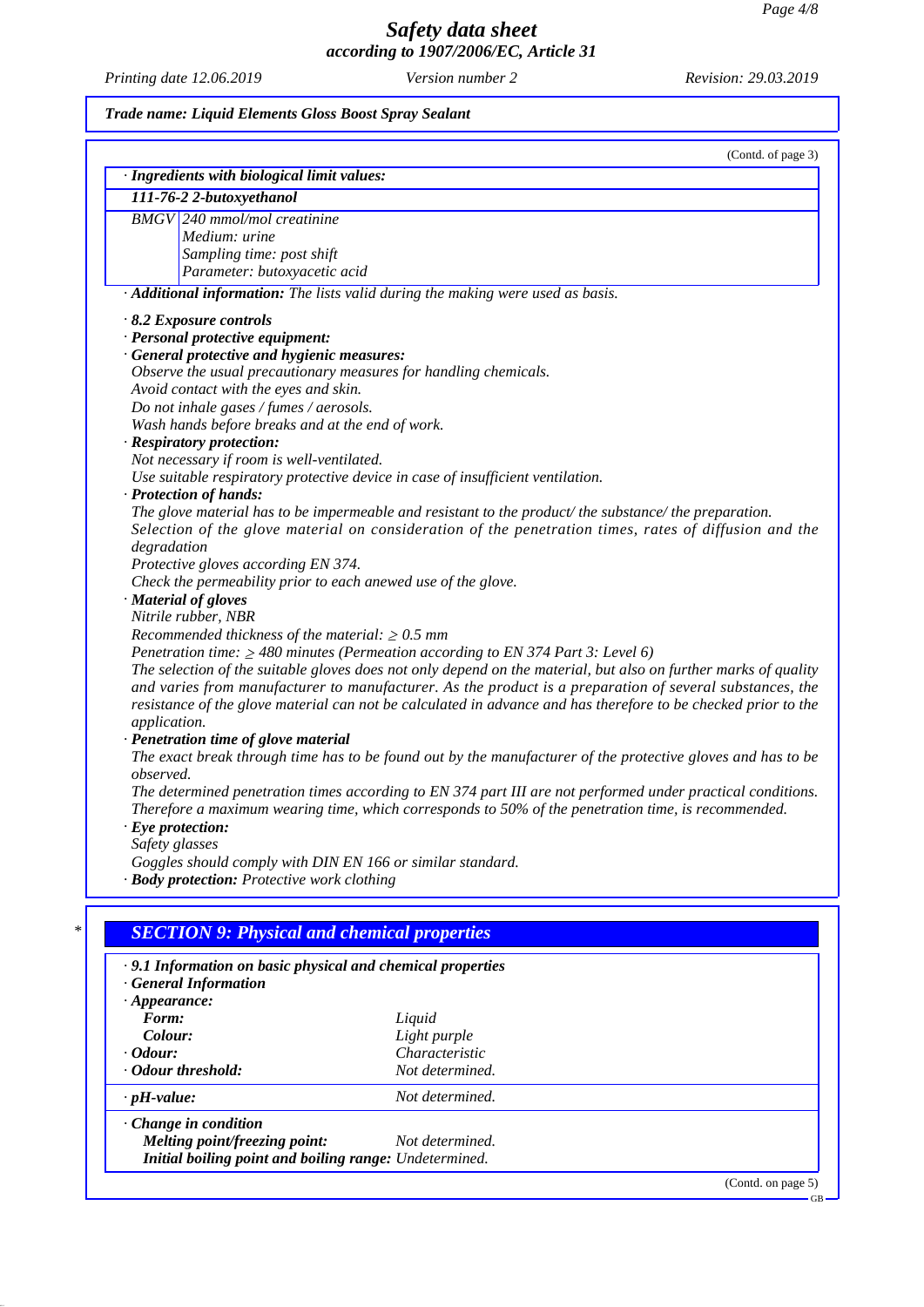GB

# *Safety data sheet according to 1907/2006/EC, Article 31*

*Printing date 12.06.2019 Revision: 29.03.2019 Version number 2*

#### *Trade name: Liquid Elements Gloss Boost Spray Sealant*

|                                           | (Contd. of page 4)                            |
|-------------------------------------------|-----------------------------------------------|
| · Flash point:                            | Undetermined.                                 |
| · Flammability (solid, gas):              | Not applicable.                               |
| · Decomposition temperature:              | Not determined.                               |
| · Auto-ignition temperature:              | Product is not selfigniting.                  |
| $\cdot$ Explosive properties:             | Product does not present an explosion hazard. |
| $\cdot$ Explosion limits:                 |                                               |
| Lower:                                    | Not determined.                               |
| <b>Upper:</b>                             | Not determined.                               |
| · Oxidising properties                    | Not applicable.                               |
| · Vapour pressure:                        | Not determined.                               |
| $\cdot$ Density at 20 $\textdegree$ C:    | $\sim 0.995$ g/cm <sup>3</sup>                |
| · Relative density                        | Not determined.                               |
| · Vapour density                          | Not determined.                               |
| $\cdot$ Evaporation rate                  | Not determined.                               |
| · Solubility in / Miscibility with        |                                               |
| water:                                    | Fully miscible.                               |
| · Partition coefficient: n-octanol/water: | Not determined.                               |
| · Viscosity:                              |                                               |
| Dynamic:                                  | Not determined.                               |
| Kinematic:                                | Not determined.                               |
| · Solvent content:                        |                                               |
| Organic solvents:                         | $<$ 10 %                                      |
| <b>Solids</b> content:                    | $< 5\%$                                       |
| .9.2 Other information                    | No further relevant information available.    |

### *SECTION 10: Stability and reactivity*

*· 10.1 Reactivity No further relevant information available.*

*· 10.2 Chemical stability*

*· Thermal decomposition / conditions to be avoided:*

- *No decomposition if used and stored according to specifications.*
- *· 10.3 Possibility of hazardous reactions No dangerous reactions known.*
- *· 10.4 Conditions to avoid Protect from frost.*
- *· 10.5 Incompatible materials: No further relevant information available.*
- *· 10.6 Hazardous decomposition products: No dangerous decomposition products known.*

## *\* SECTION 11: Toxicological information*

*· 11.1 Information on toxicological effects*

*· Acute toxicity Based on available data, the classification criteria are not met.*

| · LD/LC50 values relevant for classification: |      |                                                     |
|-----------------------------------------------|------|-----------------------------------------------------|
| 111-76-2 2-butoxyethanol                      |      |                                                     |
| Oral                                          | LD50 | $1,480$ mg/kg (rat)                                 |
| Dermal                                        | LD50 | $1,060$ mg/kg (rabbit)                              |
|                                               |      | Inhalative $LC50/8 h$ 10-20 mg/m <sup>3</sup> (rat) |
| $67 - 63 - 0$ propan-2-ol                     |      |                                                     |
| Oral                                          | LD50 | $4,570$ mg/kg (rat)                                 |
|                                               |      | (Contd. on page 6)                                  |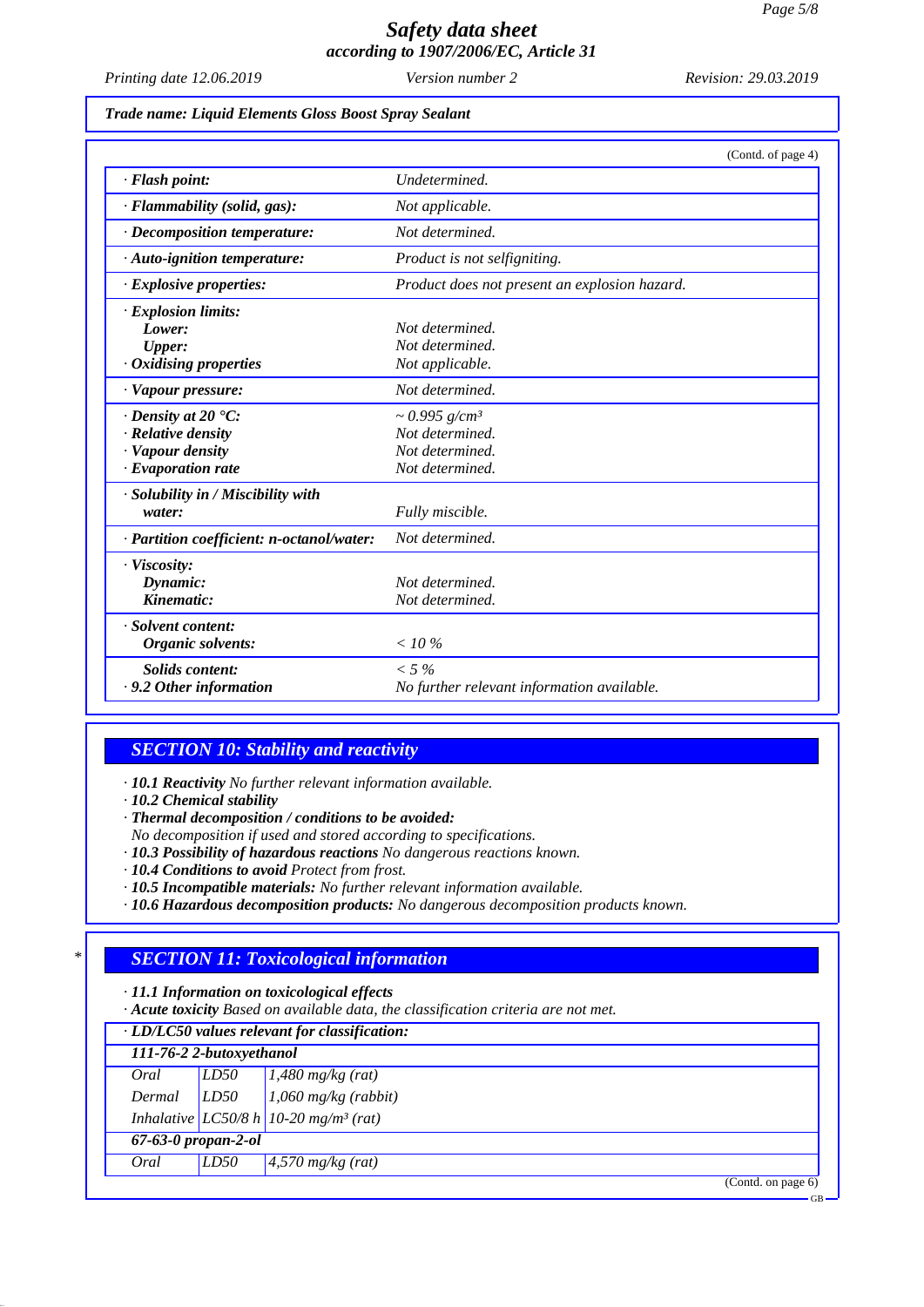*Printing date 12.06.2019 Revision: 29.03.2019 Version number 2*

### *Trade name: Liquid Elements Gloss Boost Spray Sealant*

|                       | (Contd. of page 5)                                                                                                                                                                      |
|-----------------------|-----------------------------------------------------------------------------------------------------------------------------------------------------------------------------------------|
| Dermal                | 13,400 mg/kg (rabbit)<br>LD50                                                                                                                                                           |
|                       | <i>Inhalative</i> $ LCS0/4 h  > 10,000 mg/l$ (rat) (OECD 403)                                                                                                                           |
|                       | · Primary irritant effect:<br>· Skin corrosion/irritation                                                                                                                               |
|                       | Causes skin irritation.                                                                                                                                                                 |
|                       | · Serious eye damage/irritation                                                                                                                                                         |
|                       | Causes serious eye damage.                                                                                                                                                              |
|                       | Respiratory or skin sensitisation Based on available data, the classification criteria are not met.                                                                                     |
|                       | · Repeated dose toxicity No further relevant information available.<br>$\cdot$ CMR effects (carcinogenity, mutagenicity and toxicity for reproduction)                                  |
|                       | No further relevant information available.                                                                                                                                              |
|                       | · Germ cell mutagenicity Based on available data, the classification criteria are not met.                                                                                              |
|                       | · Carcinogenicity Based on available data, the classification criteria are not met.                                                                                                     |
|                       | · Reproductive toxicity Based on available data, the classification criteria are not met.<br>· Germ cell mutagenicity Based on available data, the classification criteria are not met. |
|                       | $\cdot$ STOT-single exposure Based on available data, the classification criteria are not met.                                                                                          |
|                       | · STOT-repeated exposure Based on available data, the classification criteria are not met.                                                                                              |
|                       | · Aspiration hazard Based on available data, the classification criteria are not met.                                                                                                   |
|                       |                                                                                                                                                                                         |
|                       | <b>SECTION 12: Ecological information</b>                                                                                                                                               |
| $\cdot$ 12.1 Toxicity |                                                                                                                                                                                         |
|                       | $\cdot$ Aquatic toxicity:                                                                                                                                                               |
|                       | 111-76-2 2-butoxyethanol                                                                                                                                                                |
|                       | $EC50$ 911 mg/l (algae) (72 h)                                                                                                                                                          |
|                       | 1,550 mg/l (daphnia magna) (48 h)                                                                                                                                                       |
|                       | $LC50$ > 100-1,700 mg/l (fish)                                                                                                                                                          |
|                       | $67 - 63 - 0$ propan-2-ol                                                                                                                                                               |
|                       | $ ECSO  > 100$ mg/l (fish) (72 h)                                                                                                                                                       |
|                       | $>100$ mg/l (daphnia magna) (48 h)                                                                                                                                                      |
|                       | LC50 9,640 mg/l (fish) (96 h (Pimephales promelas))                                                                                                                                     |
|                       | $\cdot$ 12.2 Persistence and degradability No further relevant information available.                                                                                                   |
|                       | · 12.3 Bioaccumulative potential No further relevant information available.<br>· 12.4 Mobility in soil No further relevant information available.                                       |
|                       | $\cdot$ Additional ecological information:                                                                                                                                              |
|                       | · General notes:                                                                                                                                                                        |
|                       | Do not allow undiluted product or large quantities of it to reach ground water, water course or sewage                                                                                  |
| system.               | · 12.5 Results of PBT and vPvB assessment                                                                                                                                               |
|                       | · <b>PBT</b> : Not applicable.                                                                                                                                                          |
|                       | $\cdot v$ PvB: Not applicable.                                                                                                                                                          |
|                       | $\cdot$ 12.6 Other adverse effects No further relevant information available.                                                                                                           |
|                       |                                                                                                                                                                                         |
|                       | <b>SECTION 13: Disposal considerations</b>                                                                                                                                              |
|                       | $\cdot$ 13.1 Waste treatment methods                                                                                                                                                    |
|                       | $\cdot$ Recommendation                                                                                                                                                                  |
|                       | Must not be disposed together with household garbage. Do not allow product to reach sewage system.<br>Dispose of in accordance with all applicable local and national regulations.      |
|                       | · European waste catalogue                                                                                                                                                              |
|                       |                                                                                                                                                                                         |
|                       |                                                                                                                                                                                         |
|                       | 07 02 17   waste containing silicones other than those mentioned in 07 02 16                                                                                                            |
| 15 01 02              | <i>plastic packaging</i><br>(Contd. on page 7)                                                                                                                                          |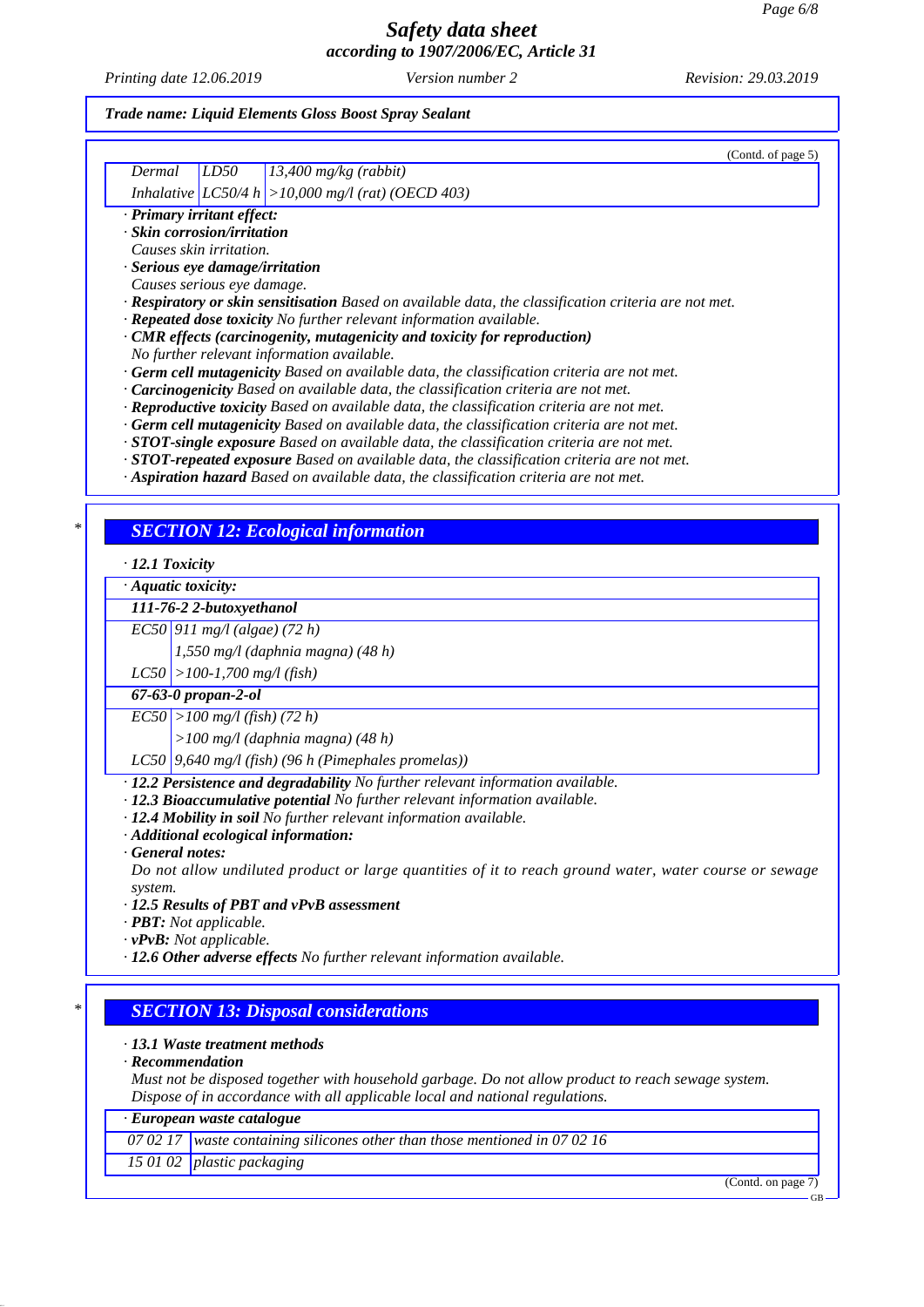*Printing date 12.06.2019 Revision: 29.03.2019 Version number 2*

#### *Trade name: Liquid Elements Gloss Boost Spray Sealant*

*· Uncleaned packaging:*

*· Recommendation:*

*Dispose of in accordance with all applicable local and national regulations. Non contaminated packagings may be recycled.*

| <b>SECTION 14: Transport information</b>                                                  |                 |  |
|-------------------------------------------------------------------------------------------|-----------------|--|
| $\cdot$ 14.1 UN-Number<br>· ADR, ADN, IMDG, IATA                                          | Void            |  |
| $\cdot$ 14.2 UN proper shipping name<br>· ADR, ADN, IMDG, IATA                            | Void            |  |
| $\cdot$ 14.3 Transport hazard class(es)                                                   |                 |  |
| ADR, ADN, IMDG, IATA<br>· Class                                                           | Void            |  |
| $\cdot$ 14.4 Packing group<br>ADR, IMDG, IATA                                             | Void            |  |
| $\cdot$ 14.5 Environmental hazards:<br>$\cdot$ Marine pollutant:                          | $N_{O}$         |  |
| $\cdot$ 14.6 Special precautions for user                                                 | Not applicable. |  |
| $\cdot$ 14.7 Transport in bulk according to Annex II of<br><b>Marpol and the IBC Code</b> | Not applicable. |  |
| · UN "Model Regulation":                                                                  | Void            |  |

#### *\* SECTION 15: Regulatory information*

*· 15.1 Safety, health and environmental regulations/legislation specific for the substance or mixture*

*· Directive 2012/18/EU*

*· Named dangerous substances - ANNEX I None of the ingredients is listed.*

*· National regulations:*

*· Information about limitation of use:*

*Employment restrictions concerning juveniles must be observed.*

*Employment restrictions concerning pregnant and lactating women must be observed, if applicable.*

- *· 15.2 Chemical safety assessment:*
- *A Chemical Safety Assessment has not been carried out, because it is not necessary for mixtures.*

## *\* SECTION 16: Other information*

*This information is based on our present knowledge. However, this shall not constitute a guarantee for any specific product features and shall not establish a legally valid contractual relationship.*

*· Relevant phrases H225 Highly flammable liquid and vapour. H302 Harmful if swallowed. H312 Harmful in contact with skin. H314 Causes severe skin burns and eye damage. H315 Causes skin irritation. H318 Causes serious eye damage. H319 Causes serious eye irritation. H332 Harmful if inhaled. H336 May cause drowsiness or dizziness.*

(Contd. on page 8)

(Contd. of page 6)

GB